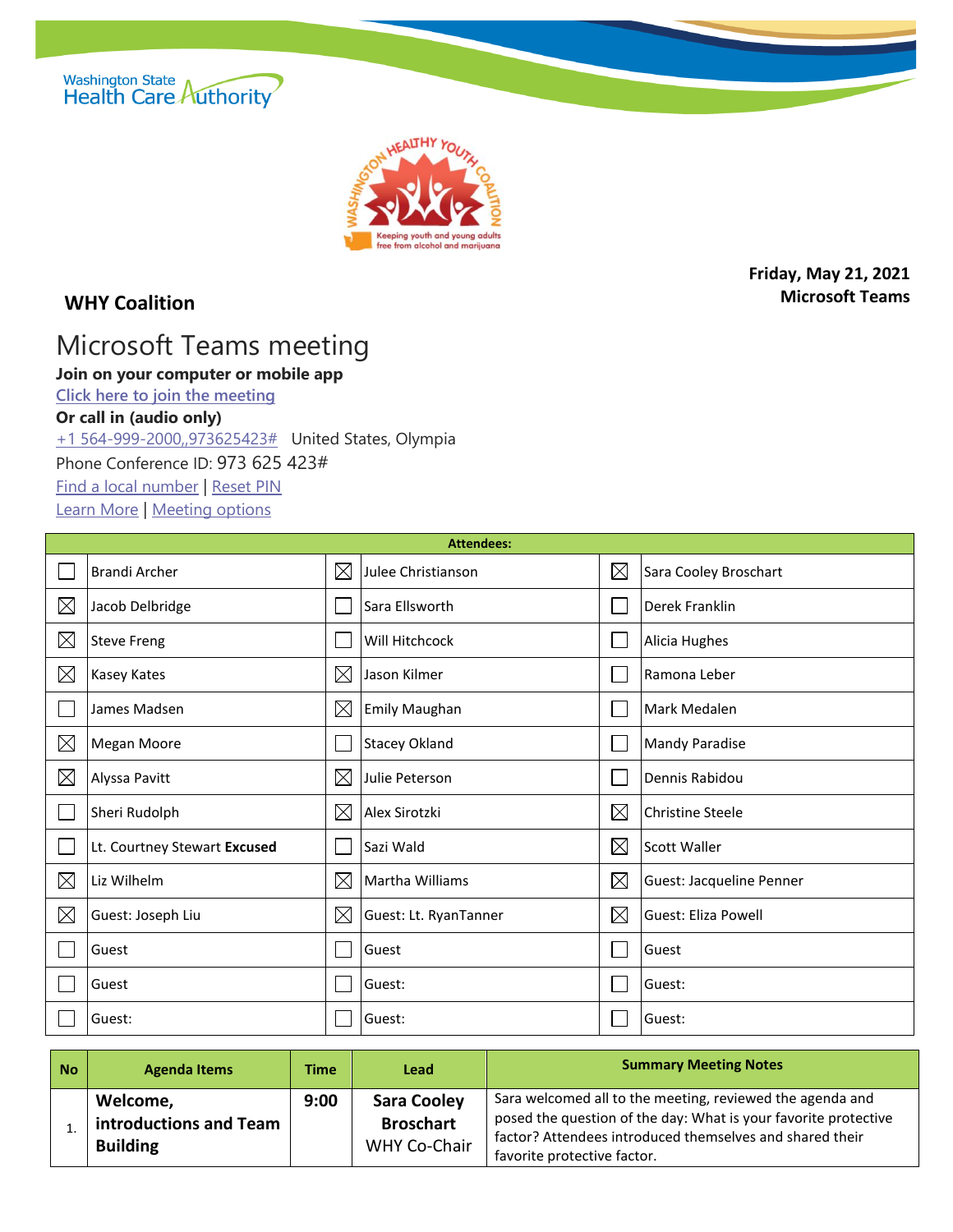|    | <b>HIDTA</b>                                                        | 9:30  | <b>Steve Freng,</b><br><b>Agency</b> | Steve took attendees through the history of HIDTA. Steve then<br>focused on the local NW HIDTA work and new funding national                                                                                                                                                                                                                                                                                                                                                                                         |  |  |  |
|----|---------------------------------------------------------------------|-------|--------------------------------------|----------------------------------------------------------------------------------------------------------------------------------------------------------------------------------------------------------------------------------------------------------------------------------------------------------------------------------------------------------------------------------------------------------------------------------------------------------------------------------------------------------------------|--|--|--|
| 2. |                                                                     |       |                                      | legislation this year.                                                                                                                                                                                                                                                                                                                                                                                                                                                                                               |  |  |  |
|    |                                                                     |       |                                      | Steve's presentation is available by request to<br>martha.williams@hca.wa.gov.                                                                                                                                                                                                                                                                                                                                                                                                                                       |  |  |  |
| 3. | <b>Presentation Topics</b>                                          | 10:00 | <b>Kasey</b>                         | Kasey reminded attendees of the conversation from the April<br>meeting. Kasey asked attendees to respond to five menti poll<br>questions.                                                                                                                                                                                                                                                                                                                                                                            |  |  |  |
|    | <b>Hot Topics</b>                                                   | 10:20 | <b>Discussion</b>                    | Leg Wrap Up - Attendees were reminded of the context of the                                                                                                                                                                                                                                                                                                                                                                                                                                                          |  |  |  |
|    | Leg Wrap up<br><b>Interim education</b><br>$\circ$<br>opportunities |       | Julie/Megan                          | last year and the impacts on the legislative session. Bills that<br>passed and that did not pass (and which could come back next<br>year) were reviewed.                                                                                                                                                                                                                                                                                                                                                             |  |  |  |
|    | <b>Delta-8 THC Ad Hoc</b>                                           |       | <b>Christine</b>                     | State v. Blake was reviewed, specifically what next steps might<br>be.                                                                                                                                                                                                                                                                                                                                                                                                                                               |  |  |  |
| 4. |                                                                     |       |                                      | Megan is working with others to start a conversation, next<br>Thursday, from 1-2 P concerning upcoming leg session.                                                                                                                                                                                                                                                                                                                                                                                                  |  |  |  |
|    |                                                                     |       |                                      | Delta-8 THC Ad Hoc - We are waiting for the approval of the<br>brief for prevention professionals education from HCA<br>management. Because there are already state level<br>conversations occuring, the release of the brief might be<br>delayed. How the brief is released will need to be discussed.<br>The Delta-8 THC Ad Hoc group will continue to meet through<br>at least December. Members interested in the deeper Delta-8<br>conversation should contact Martha to be added to the<br>meeting invitation. |  |  |  |
| 5. | <b>Break</b><br>$\bullet$                                           | 10:40 |                                      |                                                                                                                                                                                                                                                                                                                                                                                                                                                                                                                      |  |  |  |
|    | <b>Action</b><br><b>WASAVP</b><br><b>Prevention Voices</b>          | 10:50 |                                      | WASAVP - Art and Science of Community Organizing Training will<br>occur in the fall. Martha will send out the announcement to<br>attendees.                                                                                                                                                                                                                                                                                                                                                                          |  |  |  |
| 6. |                                                                     |       | <b>Stacey</b><br><b>Alyssa</b>       | Prevention Voices - The Prevention Voices post session summit<br>is occurring next week, will include an overview about the past<br>session. Registration link:<br>https://www.eventbrite.com/e/prevention-voices-wa-post-<br>session-summit-tickets-151547497645.                                                                                                                                                                                                                                                   |  |  |  |
| 7. | <b>Communications</b><br>$\bullet$<br><b>Team Update</b>            | 11:10 | Julee                                | The communications team did not meet this month. The team<br>maintains the Start Talking Now website, funding may be coming                                                                                                                                                                                                                                                                                                                                                                                          |  |  |  |
| 8. | Meeting wrap up                                                     | 11:25 | <b>Martha</b>                        | to update the website.                                                                                                                                                                                                                                                                                                                                                                                                                                                                                               |  |  |  |
|    | <b>Round Table Member</b>                                           | 11:30 |                                      | Martha - UW YARD Study (Young Adult Riding and Driving)                                                                                                                                                                                                                                                                                                                                                                                                                                                              |  |  |  |
|    | updates                                                             |       |                                      | request for recruitment of young adults 18-25. Participants<br>will be paid. For more information contact Martha.                                                                                                                                                                                                                                                                                                                                                                                                    |  |  |  |
|    |                                                                     |       |                                      | In addition:<br>1) The 2021 Prevention Awards of Excellence overview and                                                                                                                                                                                                                                                                                                                                                                                                                                             |  |  |  |
|    |                                                                     |       |                                      | nomination files are posted on the Athena Forum (at                                                                                                                                                                                                                                                                                                                                                                                                                                                                  |  |  |  |
| 9. |                                                                     |       |                                      | https://www.theathenaforum.org/2021-prevention-awards-<br>excellence-request-nominations). Please consider nominating                                                                                                                                                                                                                                                                                                                                                                                                |  |  |  |
|    |                                                                     |       |                                      | a collegue who is making a difference.                                                                                                                                                                                                                                                                                                                                                                                                                                                                               |  |  |  |
|    |                                                                     |       |                                      | 2) Yesterday, I had the priviledge to attend a zoom<br>presentation from members of IASIC, International Academy                                                                                                                                                                                                                                                                                                                                                                                                     |  |  |  |
|    |                                                                     |       |                                      | on the Science and Impact of Cannabis, which is an association                                                                                                                                                                                                                                                                                                                                                                                                                                                       |  |  |  |
|    |                                                                     |       |                                      | of doctors who are educating on marijuana/cannabis. They<br>have an amazing, in process website at https://iasic1.org/ that                                                                                                                                                                                                                                                                                                                                                                                          |  |  |  |
|    |                                                                     |       |                                      | includes a library of peer reviewed medical literature about                                                                                                                                                                                                                                                                                                                                                                                                                                                         |  |  |  |
|    |                                                                     |       |                                      | mariuana/cannabis. They have a plethora of reviewed sources                                                                                                                                                                                                                                                                                                                                                                                                                                                          |  |  |  |